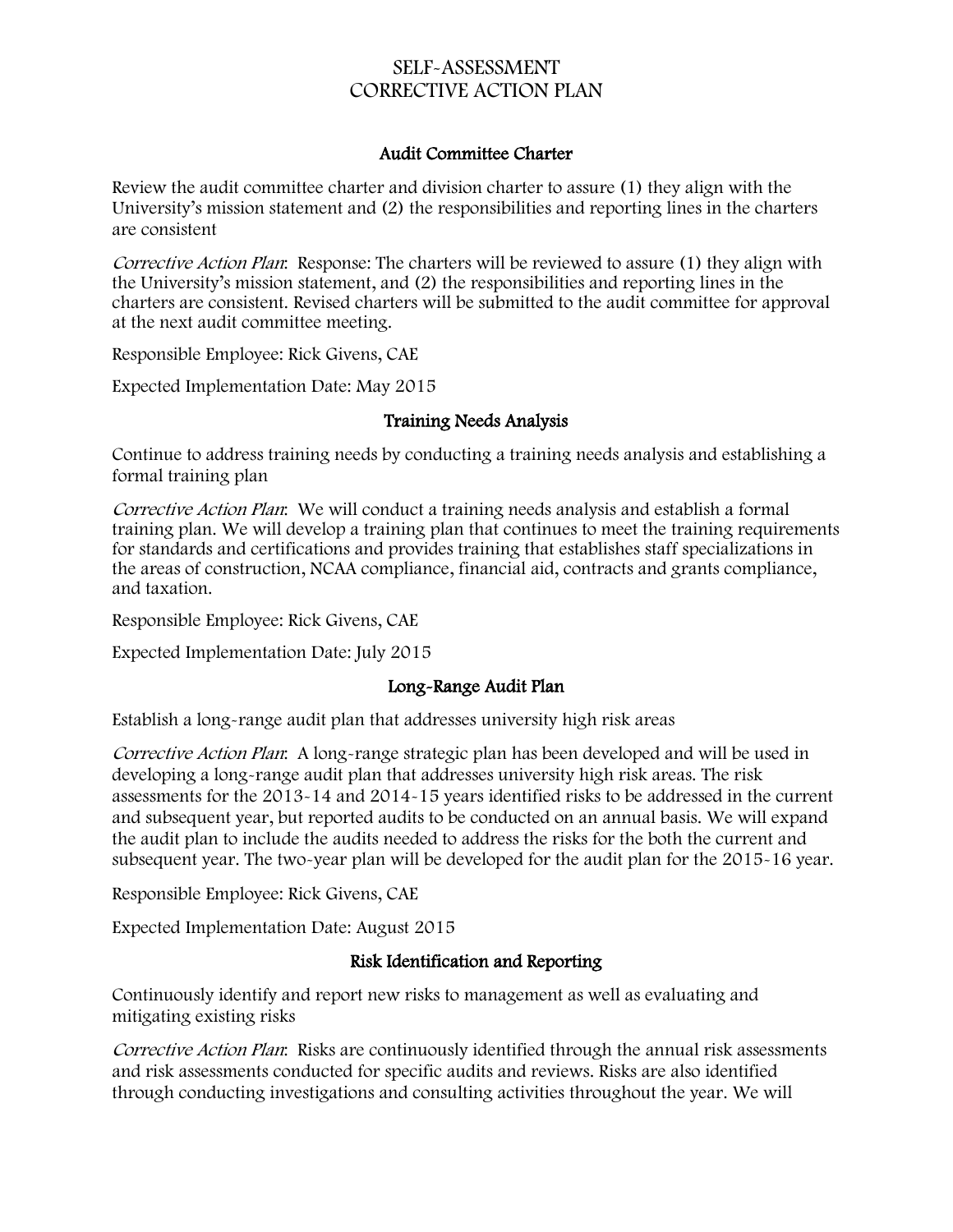# SELF-ASSESSMENT CORRECTIVE ACTION PLAN

formalize the process of documenting the risks identified in the various activities and reporting these risks to the audit committee. Risks will be communicated, as necessary, to the senior management team during its regularly scheduled meetings. In addition, the risk assessment tool used to conduct the annual risk assessment will be reviewed and revised as necessary to ensure that appropriate inquiries for risks relevant to the current operations of the university are considered.

Responsible Employee: Rick Givens, CAE

Expected Implementation Date: Ongoing

### Continuous Identification and Reporting

Continue to identify improvements in ethics, performance management and accountability, and risk control

Corrective Action Plan: We will identify these improvements through our reviews of operations, investigations, and consulting and communicate needed improvements to the senior management team and the audit committee.

Responsible Employee: Rick Givens, CAE

Expected Implementation Date: Ongoing

## Audit Follow Up

Continue to augment the audit finding follow up process to assess if management corrective actions have been effectively implemented

Corrective Action Plan: We will continue efforts to formalize and augment the audit finding follow up process to assess if management corrective actions have been effectively implemented and report the assessment to senior management and the audit committee. Implementation of audit software that includes a reporting component will enhance our follow up efforts.

Responsible Employee: Rick Givens, CAE

Expected Implementation Date: Ongoing

## Use of Computer Assisted Audit Tools

Utilize more computer assisted audit tools, including automated work papers

Corrective Action Plan: We will continue our efforts to utilize more computer assisted audit tools. A data analytics software application has been purchased and staff have received training. Use of the software is to be incorporated into audits and investigations as practicable.

We reviewed and compared the capabilities of nine audit software packages, and conducted product reviews using demos provided by each software company. We also inquired of other SUS universities to determine which software products are being used and their satisfaction with the product. Our review disclosed that the product that meets our requirements is Auto